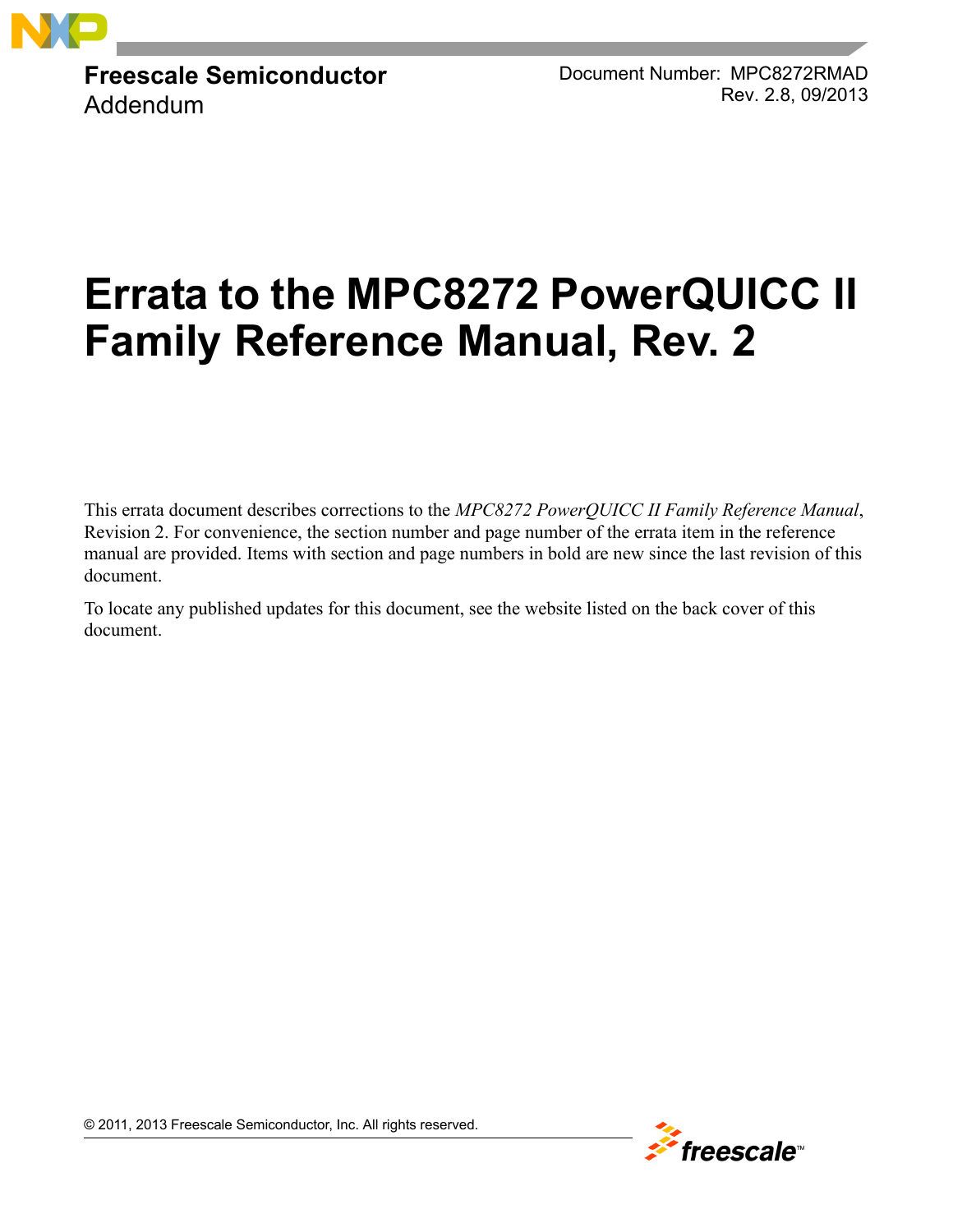| $2.3.1.2.1, 2-13$ | In Table 2-1, modify the description for bit 10, HID0[STOP], to read as follows:<br>Stop mode enabled. Sleep mode is invoked by setting MSR[POW] while<br>this bit is set. The main MPC8272's PLL remains active and all the internal<br>clocks-including the core's clock-stop.                                                                          |
|-------------------|-----------------------------------------------------------------------------------------------------------------------------------------------------------------------------------------------------------------------------------------------------------------------------------------------------------------------------------------------------------|
| $2.3.1.2.4, 2-15$ | Update section to "Software can identify the MPC8272's processor core by<br>reading the processor version register (PVR). For the processor version number,<br>refer to the PowerQUICC II Masks and Versions chart on the MPC8272 product<br>summary page at the Freescale website."                                                                      |
| $2.4.2.3, 2-21$   | Replace information regarding AN1767 with AN2129, as follows: "Instruction<br>and Data Cache Locking on the e300 Processor Core application note (order<br>number: AN2129)."                                                                                                                                                                              |
| $4.3.1.1, 4-18$   | In Table 4-4, "SICR Field Descriptions," add the following sentence to the field<br>description of HP (bits $2-7$ ):                                                                                                                                                                                                                                      |
|                   | "Port C interrupts have a fixed priority level and cannot be advanced to the highest<br>priority level."                                                                                                                                                                                                                                                  |
| $4.3.1.4, 4-21$   | In Figure 4-14, change the lower bits at address $0x10C10$ to be $0x10C0A.6.1$ , 6-1<br>Add the following second paragraph to the note:                                                                                                                                                                                                                   |
|                   | The OE control signal of the BADDR[27]/~IRQ1, BADDR[28]/<br>~IRQ2, ~CI/BADDR29/~IRQ2, ~WT/BADDR30/~IRQ3, BADDR31/<br>$\sim$ IRQ5/ $\sim$ CINT, and ALE/ $\sim$ IRQ4 pins is at an unknown state for 16K clocks during<br>HRESET. This will happen only during HRESET and will not effect the functional<br>state of these pins or cause false interrupts. |
| $5.4, 5-7$        | Added the following sentence before the last sentence in the last paragraph: "Note"<br>that rstconf# should be asserted no later than 1007 CLKIN cycles after hreset#<br>assertion."                                                                                                                                                                      |
| $5.4, 5-7$        | In Table 5-6, updated "address" to "offset" as follows:                                                                                                                                                                                                                                                                                                   |

## **Table 5-6. Configuration EEPROM Offsets**

| <b>Configured Device</b>    | <b>Byte 0 Offset</b> | <b>Byte 1 Offset</b> | <b>Byte 2 Offset</b> | <b>Byte 3 Offset</b> |
|-----------------------------|----------------------|----------------------|----------------------|----------------------|
| Configuration master        | 0x00                 | 0x08                 | 0x10                 | 0x18                 |
| First configuration slave   | 0x20                 | 0x28                 | 0x30                 | 0x38                 |
| Second configuration slave  | 0x40                 | 0x48                 | 0x50                 | 0x58                 |
| Third configuration slave   | 0x60                 | 0x68                 | 0x70                 | 0x78                 |
| Fourth configuration slave  | 0x80                 | 0x88                 | 0x90                 | 0x98                 |
| Fifth configuration slave   | 0xA0                 | 0xA8                 | 0xB0                 | 0xB8                 |
| Sixth configuration slave   | 0xC0                 | 0xC8                 | 0xD0                 | 0xD8                 |
| Seventh configuration slave | 0xE0                 | 0xE8                 | 0xF0                 | 0xF8                 |

**6.1, 6-1** Add the following second paragraph to the note: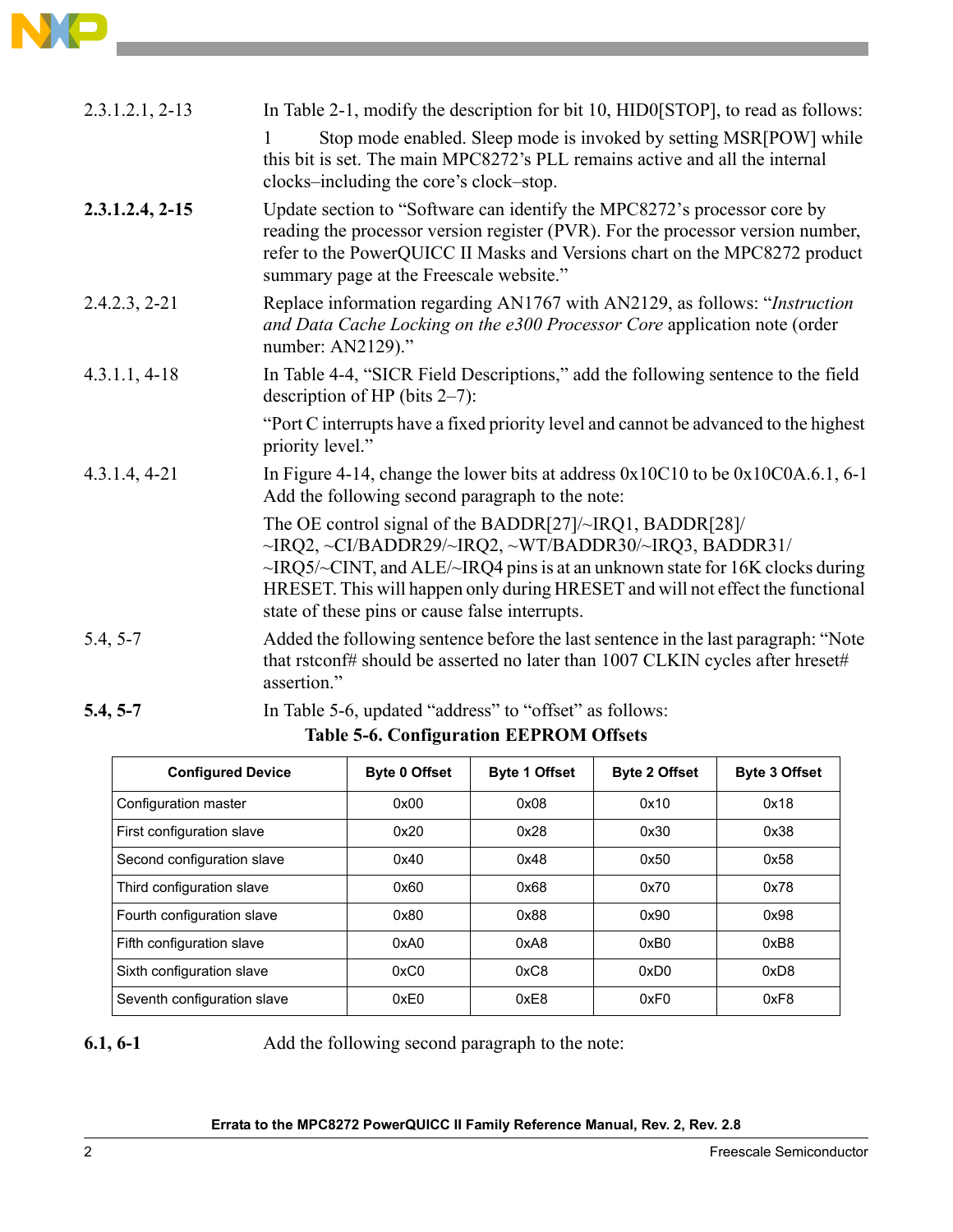The OE control signal of the BADDR[27]/~IRQ1, BADDR[28]/ ~IRQ2, ~CI/BADDR29/~IRQ2, ~WT/BADDR30/~IRQ3, BADDR31/ ~IRQ5/~CINT, and ALE/~IRQ4 pins is at an unknown state for 16K clocks during HRESET. This will happen only during HRESET and will not effect the functional state of these pins or cause false interrupts.





**Figure 9-1. PCI Bridge in the MPC8272**

| $9.6, 9-5$     | Changed the referenced default value of ALRH to 0x0126 7893.                                                                                                                                                                                                                                                                                                                                                  |
|----------------|---------------------------------------------------------------------------------------------------------------------------------------------------------------------------------------------------------------------------------------------------------------------------------------------------------------------------------------------------------------------------------------------------------------|
| 9.11.1.6, 9-34 | In Table 9-7, modify the second and third sentences of the description for<br>bits 23–0, PTCR[Preload timer values], to clarify that the clock being referred to<br>is the CPM clock:                                                                                                                                                                                                                         |
|                | Delayed PCI read transactions to a non-prefetchable address space remain valid<br>within the PCI bridge a minimum of $(2^{24} -$ Preload Timer Value) internal CPM<br>clock cycles. The discard timer is used to discard delayed reads from<br>non-prefetchable address space if the master has not repeated the transaction in $n$<br>internal CPM clock cycles, where $n = (2^{24} -$ Preload Timer Value). |
| 9.11.2.6, 9-51 | In Table 9-25, "PCI Bus Programming Interface Register Description," change bit<br>description to say, "0x00 When the PCI bridge is configured as a host; or, when<br>the PCI bridge is configured as a peripheral device to indicate the programming<br>model supports the $I_2O$ interface."                                                                                                                |
| 9.11.2.8, 9-52 | In Table 9-27, "PCI Bus Base Class Code Register Description," change bit<br>description to say, "0x06 When the PCI bridge is configured as a host; or, when<br>the PCI bridge is configured as a peripheral device to indicate the programming<br>model supports the $I_2O$ interface."                                                                                                                      |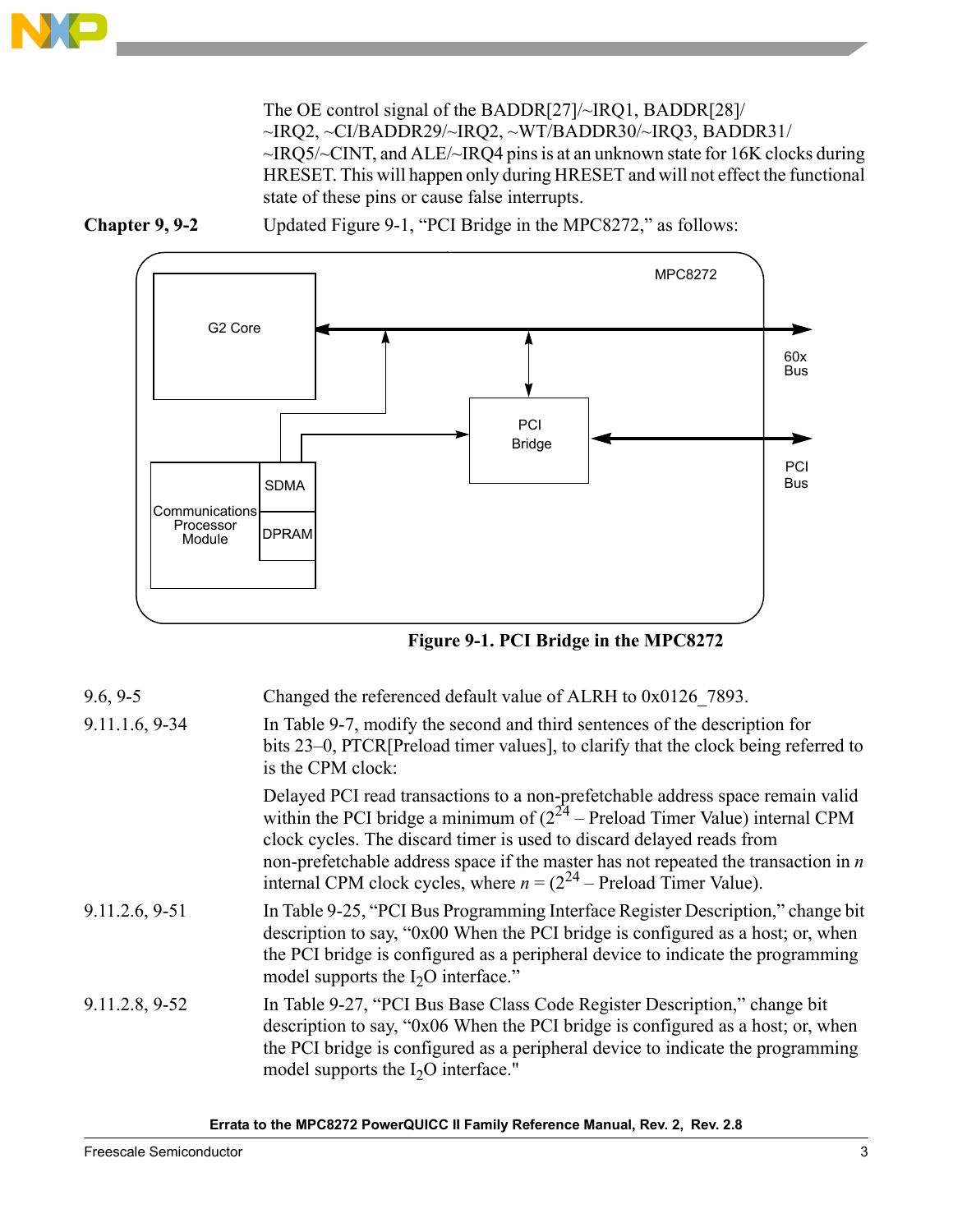

|                  | In the note on $I_2O$ compliancy, change the values of the interface, subclass code,<br>and base class code registers to $0x00$ , $0x80$ , and $0x06$ respectively.                                                                                                                                        |
|------------------|------------------------------------------------------------------------------------------------------------------------------------------------------------------------------------------------------------------------------------------------------------------------------------------------------------|
| $10.4, 10-7$     | In Table 10-2, modify the description for bit 29, SCCR[CLPD], to read:                                                                                                                                                                                                                                     |
|                  | CPM and SIU enter low power mode when the core does.                                                                                                                                                                                                                                                       |
| 11.4.6.4, 11-34  | Replace the last sentence of the section with the following:<br>The most efficient programming will be $CL - 1$ , but in some cases this setting can<br>violate $t_{RAS}$ (activate to precharge) for a single beat read. If this happens,<br>LDOTOPRE should be set to the minimum that meets $t_{RAS}$ . |
| 11.4.12.1, 11-44 | Update Table 11-22, "Register Settings (Page-Based Interleaving)," as follows:                                                                                                                                                                                                                             |

**Table 11-22. Register Settings (Page-Based Interleaving)** 

| Register     |                                                                                                                                                                           | <b>Settings</b>                                                                                                                                                                          |  |  |  |  |  |  |
|--------------|---------------------------------------------------------------------------------------------------------------------------------------------------------------------------|------------------------------------------------------------------------------------------------------------------------------------------------------------------------------------------|--|--|--|--|--|--|
| <b>BRx</b>   | [BA] = Base address<br>$[PS00] = 64$ -bit port size<br>$[WP] = 0$<br>$[MS010] = SDRAM-60x$ bus                                                                            | [EMEMC] =0<br>$[ATOM] = 00$<br>$[DR] = 0$<br>$[V] = 1$                                                                                                                                   |  |  |  |  |  |  |
| <b>ORx</b>   | $[AM] = 1111$ 1100 0000<br>[LSDAM] =00000<br>$[BPD] = 01$<br>$[ROWST] = 0110$                                                                                             | [NUMR] = 011<br>$[PMSEL] = 0$<br>$[IBID] = 0$                                                                                                                                            |  |  |  |  |  |  |
| <b>PSDMR</b> | $[PBI] = 1$<br>$[RFEN] = 1$<br>$[OP] = 000$<br>[SDAM] =011<br>$[BSMA] = 010$<br>$[SDA10] = 011$<br>[RFRC] = From device data sheet<br>[PRETOACT] = From device data sheet | [ACTTOROW] = From device data sheet<br>[BL] =0<br>[LDOTOPRE] = From device data sheet<br>[WRC] = From device data sheet<br>[EAMUX] =0<br>$[BUFCMD] = 0$<br>[CL] = From device data sheet |  |  |  |  |  |  |

**11.4.13, 11-45** Update Table 11-26, "Register Settings (Bank-Based Interleaving)," as follows:

| Register   | <b>Settings</b>                                                                                  |                                                        |  |  |  |  |  |
|------------|--------------------------------------------------------------------------------------------------|--------------------------------------------------------|--|--|--|--|--|
| <b>BRx</b> | [BA] = Base address<br>$[PS] = 00$ (64-bit port size0<br>$[WP] = 0$<br>$[MS]010 = SDRAM-60x$ bus | [EMEMC] =0<br>$[ATOM] = 00$<br>$[DR] = 0$<br>$[V] = 1$ |  |  |  |  |  |
| <b>ORx</b> | $[SDAM] = 111 1100 0000$<br>$[LSDAM] = 00000$<br>$[BPD] = 01$<br>$[ROWST] = 010$                 | $[NUMR] = 011$<br>$[PMSEL] = 0$<br>$[IBID] = 0$        |  |  |  |  |  |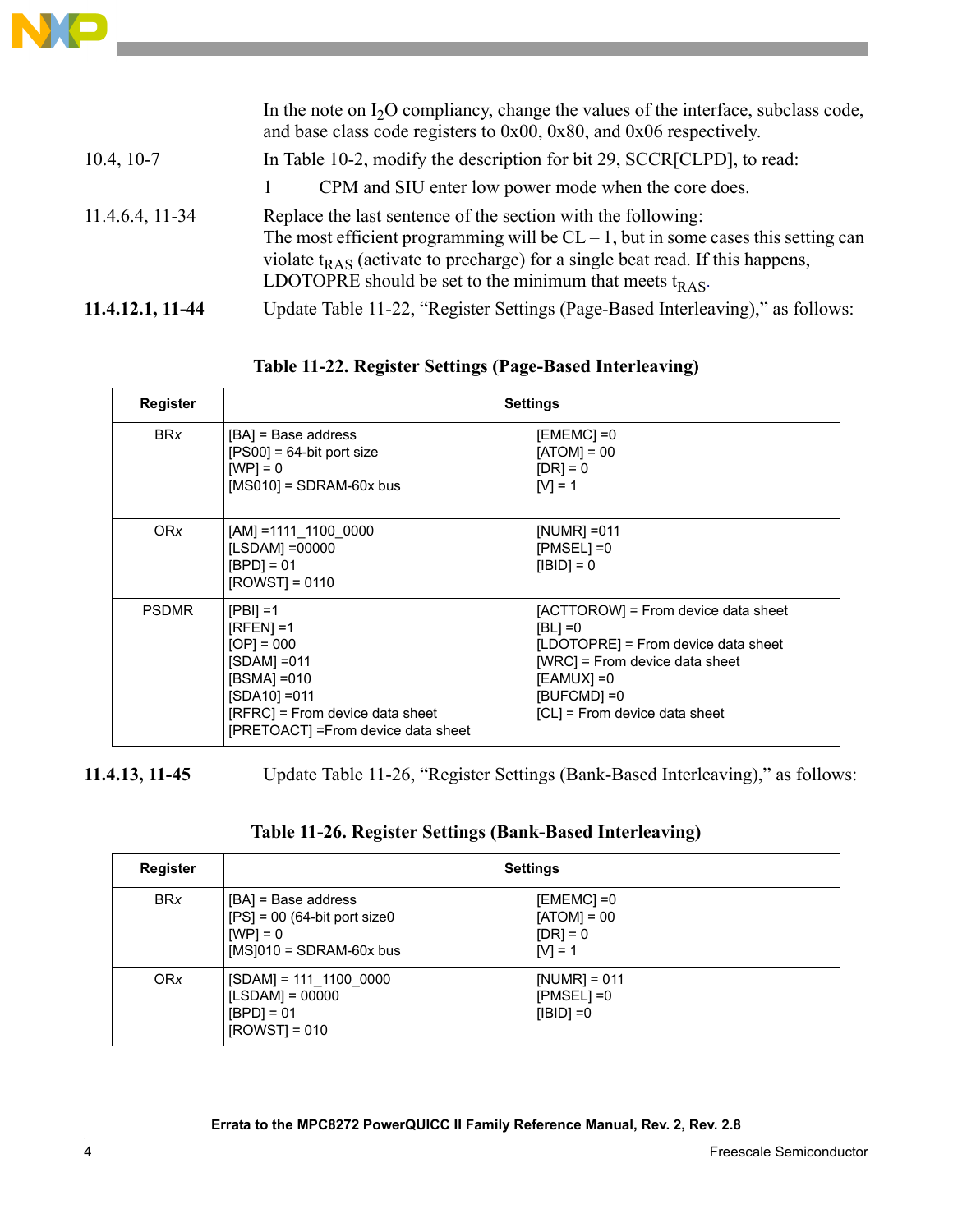

| <b>Register</b> | <b>Settings</b>                                                                                                                                                          |                                                                                                                                                                                    |  |  |  |  |  |  |  |  |
|-----------------|--------------------------------------------------------------------------------------------------------------------------------------------------------------------------|------------------------------------------------------------------------------------------------------------------------------------------------------------------------------------|--|--|--|--|--|--|--|--|
| <b>PSDMR</b>    | $[PBI] = 0$<br>$[RFEN] = 1$<br>$[OP] = 000$<br>$[SDAM] = 001$<br>$[BSMA] = 010$<br>$[SDA] = 10011$<br>[RFRC] From device data sheet<br>[PRETOACT] From device data sheet | [ACTTOROW]From device data sheet<br>$[BL] = 0$<br>[LDOTOPRE]From device data sheet<br>[WRC] From device data sheet<br>$[EAMUX] = 0$<br>[BUFCMD] = 0<br>[CL] From device data sheet |  |  |  |  |  |  |  |  |

#### **Table 11-26. Register Settings (Bank-Based Interleaving) (continued)**

**11.5.3, 11-55** Update Table 11-30, "Boot Bank Field Values after Reset," as follows:

| <b>Register</b> | <b>Setting</b>                                                                                                                                                                                                                                                                                                                                           |
|-----------------|----------------------------------------------------------------------------------------------------------------------------------------------------------------------------------------------------------------------------------------------------------------------------------------------------------------------------------------------------------|
| BR <sub>0</sub> | BA<br>From hard reset configuration word. See Section 5.4.1, "Hard Reset Configuration Word."<br><b>PS</b><br>From hard reset configuration word. See Section 5.4.1, "Hard Reset Configuration Word."<br><b>WP</b><br>$\Omega$<br><b>MS</b><br>000<br>EMEMC From hard reset configuration word. See Section 5.4.1, "Hard Reset Configuration Word."<br>V |
| OR <sub>0</sub> | AM1111 1110 0000 0000 0 (32 Mbytes)<br><b>BCTLD0</b><br>CSNT <sub>1</sub><br>ACS <sub>11</sub><br><b>SCY1111</b><br>SETA0<br>TRLX1<br>EHTR0                                                                                                                                                                                                              |

#### **Table 11-30. Boot Bank Field Values after Reset**

**11.6.4.2, 11-70** Replace Table 11-35, "UPM Address Multiplexing" with the following tables:

This table shows UPM address multiplexing for A0:A15.

**Table 11-35. UPM Address Multiplexing (A0:A15)**

| <b>SDAM</b> | <b>External Bus</b><br><b>Address Pins</b> | A0 | A <sub>1</sub> | A <sup>2</sup> | A3 | A4 | A <sub>5</sub> | A <sub>6</sub> | <b>A7</b> | A <sub>8</sub> | A9 |  | A10   A11   A12   A13   A14   A15 |                |                |                |
|-------------|--------------------------------------------|----|----------------|----------------|----|----|----------------|----------------|-----------|----------------|----|--|-----------------------------------|----------------|----------------|----------------|
| 000         |                                            |    |                |                |    |    |                |                |           |                |    |  |                                   | A <sub>5</sub> | A <sub>6</sub> | A7             |
| 001         | Signal driven on                           |    |                |                |    |    |                |                |           |                |    |  |                                   |                | A <sub>5</sub> | A <sub>6</sub> |
| 010         | external pins when<br>address              |    |                |                |    |    |                |                |           |                |    |  |                                   |                |                | A <sub>5</sub> |
| 011         | multiplexing is                            |    |                |                |    |    |                |                |           |                |    |  |                                   |                |                |                |
| 100         | enabled                                    |    |                |                |    |    |                |                |           |                |    |  |                                   |                |                |                |
| 101         |                                            |    |                |                |    |    |                |                |           |                |    |  |                                   |                |                |                |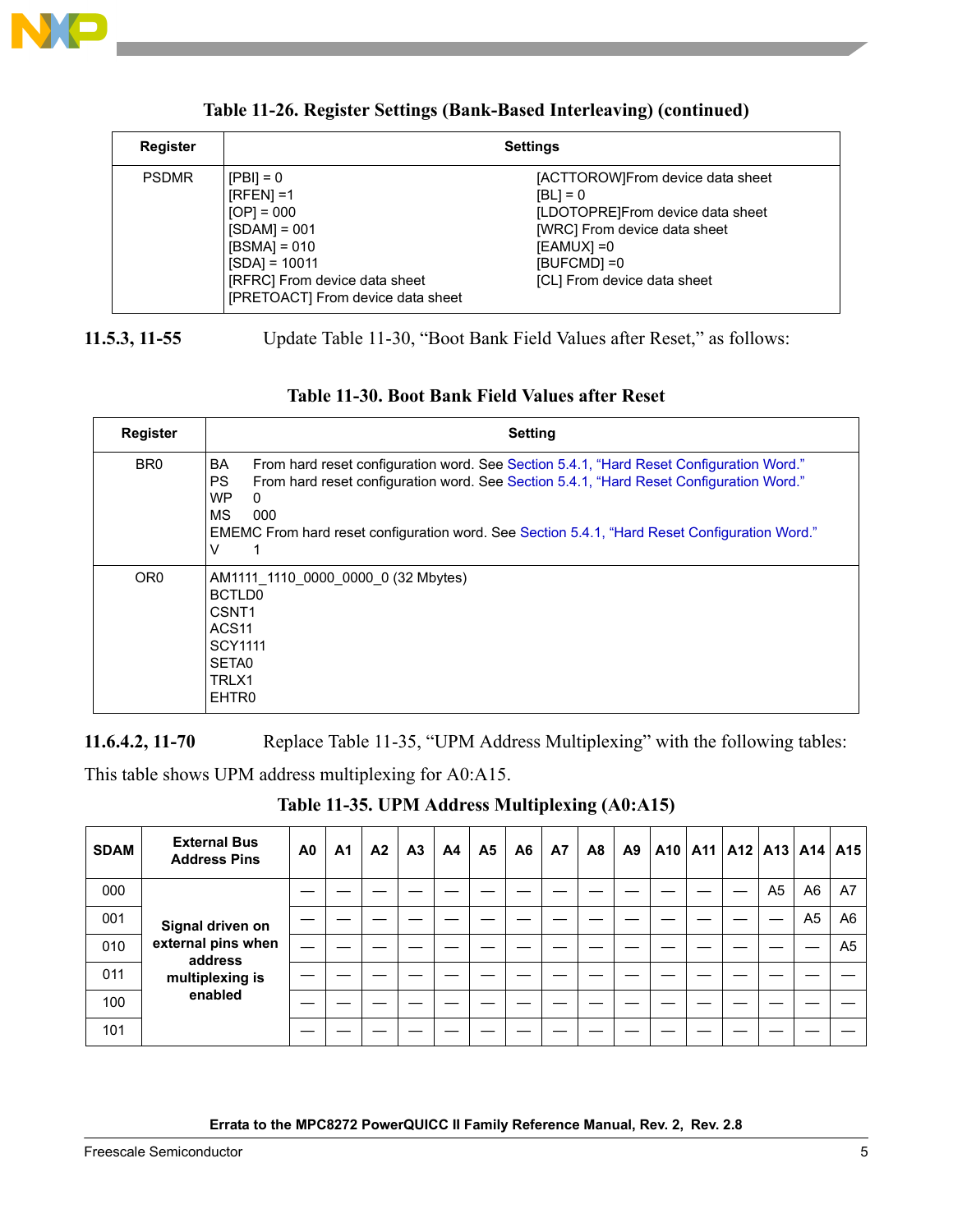

This table shows UPM address multiplexing for A16:A31.

| <b>SDAM</b> | <b>External Bus</b><br><b>Address Pins</b> |    |                |     |                | A16   A17   A18   A19   A20   A21   A22   A23   A24   A25   A26   A27   A28   A29   A30   A31 |                |                                 |                       |           |                 |                                 |                                                     |                                                     |  |
|-------------|--------------------------------------------|----|----------------|-----|----------------|-----------------------------------------------------------------------------------------------|----------------|---------------------------------|-----------------------|-----------|-----------------|---------------------------------|-----------------------------------------------------|-----------------------------------------------------|--|
| 000         |                                            | A8 | A9             | A10 |                | A11   A12   A13   A14   A15   A16   A17                                                       |                |                                 |                       |           |                 | A <sub>18</sub> A <sub>19</sub> | A20                                                 | A21   A22   A23                                     |  |
| 001         | Signal driven on                           | A7 | A8             | A9  |                | A10   A11   A12   A13   A14   A15   A16                                                       |                |                                 |                       |           |                 |                                 | A17   A18   A19                                     | A20   A21   A22                                     |  |
| 010         | external pins when<br>address              | A6 | A7             | A8  | A9             | A10                                                                                           |                | A11   A12   A13   A14   A15     |                       |           |                 | A <sub>16</sub> A <sub>17</sub> | A18                                                 | A <sub>19</sub>   A <sub>20</sub>   A <sub>21</sub> |  |
| 011         | multiplexing is                            | A5 | A6             | A7  | A8             | A <sub>9</sub>                                                                                |                | A <sub>10</sub> A <sub>11</sub> |                       |           | A12   A13   A14 |                                 | A <sub>15</sub>   A <sub>16</sub>   A <sub>17</sub> | A18   A19   A20                                     |  |
| 100         | enabled                                    | A4 | A <sub>5</sub> | A6  | A7             | A <sub>8</sub>                                                                                | A <sub>9</sub> |                                 | A10   A11   A12   A13 |           |                 |                                 | A14   A15   A16   A17   A18   A19                   |                                                     |  |
| 101         |                                            |    |                | A5  | A <sub>6</sub> | A7                                                                                            | A8             | A9                              |                       | A10   A11 | A12             | $A13$ $A14$                     | A15                                                 | A16   A17   A18                                     |  |

**Table 11-36. UPM Address Multiplexing (A16:A31)**

**11.6.5, 11-73** Update Table 11-38, "Register Settings," as follows:

|              | <b>Register</b>       | <b>Settings</b>                                                                                                                                                |                                                                                                                                                          |  |  |  |  |  |  |  |
|--------------|-----------------------|----------------------------------------------------------------------------------------------------------------------------------------------------------------|----------------------------------------------------------------------------------------------------------------------------------------------------------|--|--|--|--|--|--|--|
|              | <b>BR<sub>x</sub></b> | BA msb of base address<br>$PS 00 = 64$ -bit port size<br>WP <sub>0</sub><br>$MS100 = UPMA$                                                                     | EMEMC <sub>0</sub><br>ATOM 00<br>DR 0<br>V <sub>1</sub>                                                                                                  |  |  |  |  |  |  |  |
|              | <b>ORx</b>            | AM 1111 1111 0000 0000 0 = 16 Mbyte<br>BI <sub>0</sub>                                                                                                         | EHTR <sub>0</sub>                                                                                                                                        |  |  |  |  |  |  |  |
|              | <b>MxMR</b>           | BSEL $0 = 60x$ bus<br>RFEN <sub>1</sub><br>OP 00<br>AM 001<br>DSA As needed<br><b>GOCLA N/A</b>                                                                | GPL A4DIS 0<br><b>RLFA As needed</b><br><b>WLFA As needed</b><br><b>TLFA As needed</b><br><b>MAD N/A</b>                                                 |  |  |  |  |  |  |  |
|              | 13.5.1, 13-17         |                                                                                                                                                                | Remove the following sentence from the NOTE: "Therefore, a system design<br>should not plan to access the 60x bus simultaneously with DPRAM BD fetches." |  |  |  |  |  |  |  |
|              | 18.8.5, 18-24         | DDTB, as follows:                                                                                                                                              | In Table 18-10, "IDMA BD Field Descriptions," revise the description for bit 15,                                                                         |  |  |  |  |  |  |  |
| 19.1.1, 19-9 |                       | 01 The destination address lies within the PCI bus.<br>In Table 19-2, "GMSR L Field Descriptions," revise the description for bits<br>28-31, MODE, as follows: |                                                                                                                                                          |  |  |  |  |  |  |  |
|              | 19.1.4, 19-10         | 0011 Reserved<br>0101 Reserved                                                                                                                                 | In Table 19-3, "TODR Field Descriptions," in TOD field description, change<br>"TOD is cleared automatically after one serial clock" to "TOD is cleared   |  |  |  |  |  |  |  |

### **Table 11-38. Register Settings**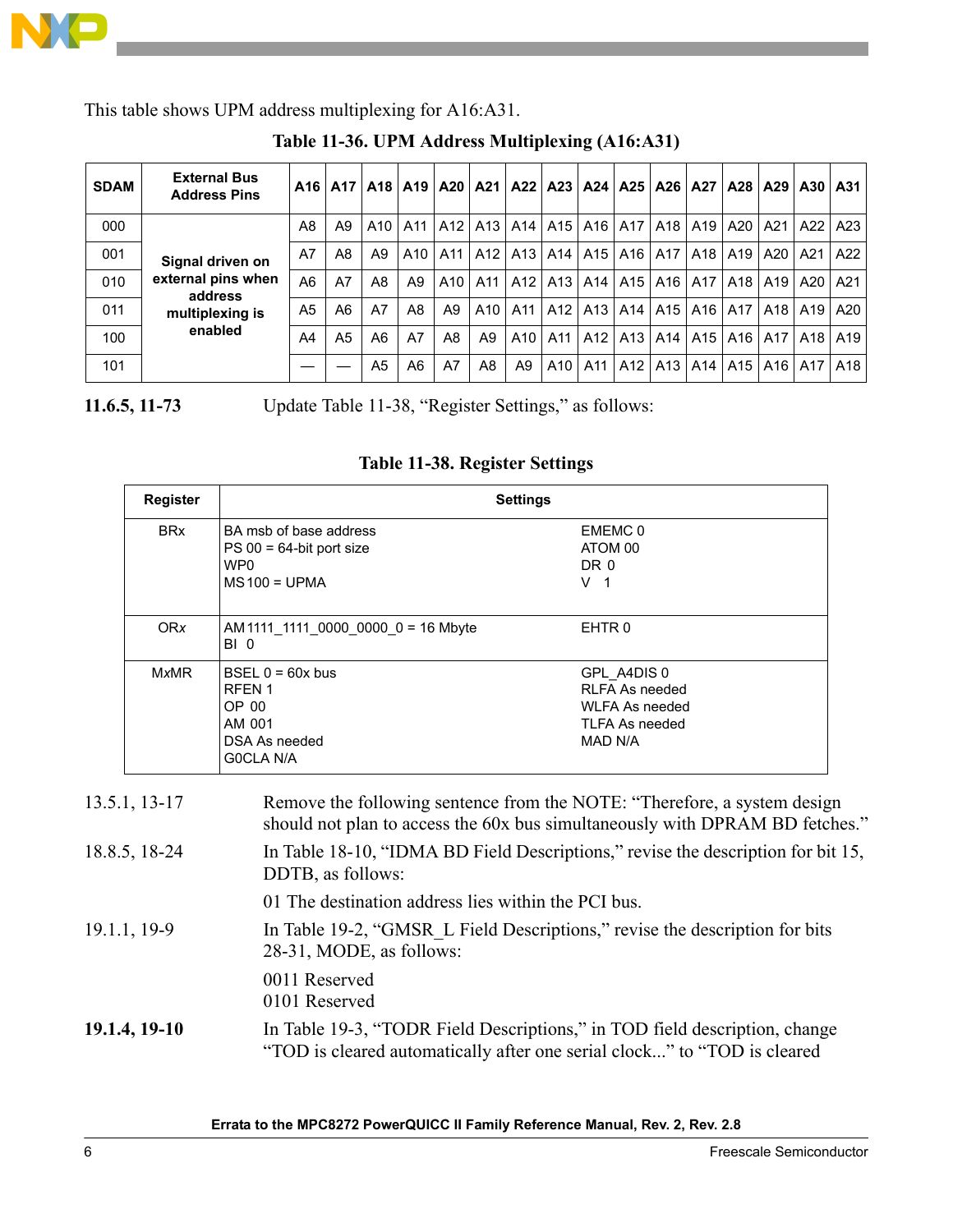

|                 | automatically after one system clock cycle, but transmitting on demand continues<br>until an unprepared $(R = 0)$ BD is reached."                                                                                                                                                                                                                                                                                                                                        |
|-----------------|--------------------------------------------------------------------------------------------------------------------------------------------------------------------------------------------------------------------------------------------------------------------------------------------------------------------------------------------------------------------------------------------------------------------------------------------------------------------------|
| 19.3.2, 19-15   | In Table 19-6, "RFCRx/TFCRx Field Descriptions," revise the description for bits<br>3-4, RFCR/TFCR[BO], as follows:                                                                                                                                                                                                                                                                                                                                                      |
|                 | Byte ordering. This bit field should be set by the user to select the required byte<br>ordering for the data buffer. If this bit field is modified on the fly, it will take effect<br>at the beginning of the next frame.                                                                                                                                                                                                                                                |
|                 | 00 Reserved.                                                                                                                                                                                                                                                                                                                                                                                                                                                             |
|                 | 01 PowerPCTM little-endian, or munged, byte ordering. As data is transmitted onto<br>the serial line from the data buffer, the least significant byte of the buffer double<br>word contains data to be transmitted earlier than the most-significant byte of the<br>same buffer double word.                                                                                                                                                                             |
|                 | 1X PowerPC byte ordering—normal operation. It is also called big-endian byte<br>ordering. As data is transmitted onto the serial line from the data buffer, the most<br>significant byte of the buffer word contains data to be transmitted earlier than the<br>least significant byte of the same buffer word.                                                                                                                                                          |
| 23.8, 23-7      | In Table 23-5, change the third sentence in the Transmitter Underrun description<br>to read as follows:                                                                                                                                                                                                                                                                                                                                                                  |
|                 | Underrun in transparent mode occurs when the CPM or SDMA is experiencing a<br>latency issue and cannot keep up with the transmission rate.                                                                                                                                                                                                                                                                                                                               |
| 26.3.2.5, 26-5  | Change all "16,384" to "8,192." Change "4-byte pointers" to "8-byte pointers."<br>Change all "256" to "128."                                                                                                                                                                                                                                                                                                                                                             |
| 26.3.2.8, 26-9  | In Table 26-1, mark the RX FRM Base and TX FRM Base parameters in<br>boldface to show that they must be initialized by the user.                                                                                                                                                                                                                                                                                                                                         |
| 26.3.4.1, 26-16 | In Table 26-4, mark the RPACK parameter in boldface to show that it must be<br>initialized by the user.                                                                                                                                                                                                                                                                                                                                                                  |
| 26.3.4.2, 26-20 | In Table 26-8, mark the RPACK parameter in boldface to show that it must be<br>initialized by the user.                                                                                                                                                                                                                                                                                                                                                                  |
| 26.6.2, 26-38   | In Table 26-15, "Transmit Buffer Descriptor (TxBD) Field Descriptions," add the<br>following to bit 4 "L" field description: Note: In Transparent Mode operation,<br>setting Last puts the channel to Idle state after sending the last byte of the buffer<br>(or the CRC, if enabled). To resume transmit, set the POL bit in the CHAMR. For<br>continuous transmission—for example, with no concept of a frame<br>boundary—Last should NOT be set in Transparent Mode. |
| 27.5.6, 27-17   | In Table 27-8, "RFCRx/TFCRx Field Descriptions," revise the description for bits<br>3–4, RFCR/TFCR[BO], as follows:                                                                                                                                                                                                                                                                                                                                                      |
|                 | Byte ordering. This bit field should be set by the user to select the required byte<br>ordering for the data buffer. If this bit field is modified on the fly, it will take effect<br>at the beginning of the next frame.                                                                                                                                                                                                                                                |
|                 | 00 DEC (and Intel) convention is used for byte ordering—swapped operation. It<br>is also called little-endian byte ordering. The transmission order of bytes within a                                                                                                                                                                                                                                                                                                    |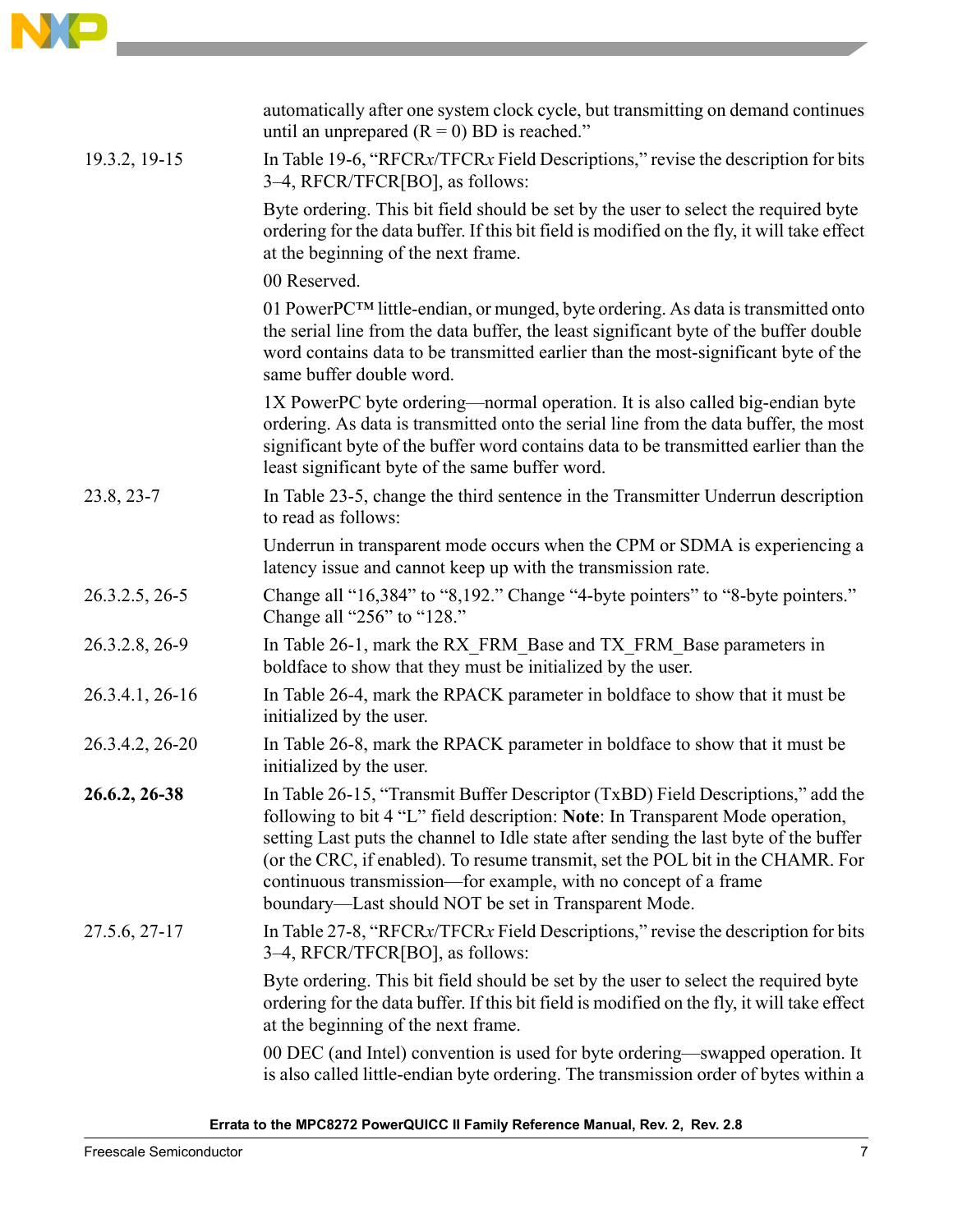|                  | buffer word is reversed as compared to the PowerPC mode. This mode is<br>supported only for 32-bit port size memory.                                                                                                                                                                                            |
|------------------|-----------------------------------------------------------------------------------------------------------------------------------------------------------------------------------------------------------------------------------------------------------------------------------------------------------------|
|                  | 01 PowerPC little-endian, or munged, byte ordering. As data is transmitted onto<br>the serial line from the data buffer, the least significant byte of the buffer double<br>word contains data to be transmitted earlier than the most significant byte of the<br>same buffer double word.                      |
|                  | 1X PowerPC byte ordering—normal operation. It is also called big-endian byte<br>ordering. As data is transmitted onto the serial line from the data buffer, the most<br>significant byte of the buffer word contains data to be transmitted earlier than the<br>least significant byte of the same buffer word. |
| 28.2.3.1, 28-8   | In Table 28-3, "RFCRx/TFCRx Field Descriptions," revise the description for bits<br>3-4, RFCR/TFCR[BO], as follows:                                                                                                                                                                                             |
|                  | Byte ordering. This bit field should be set by the user to select the required byte<br>ordering for the data buffer. If this bit field is modified on the fly, it will take effect<br>at the beginning of the next frame.                                                                                       |
|                  | 00 DEC (and Intel) convention is used for byte ordering—swapped operation. It<br>is also called little-endian byte ordering. The transmission order of bytes within a<br>buffer word is reversed as compared to the PowerPC mode. This mode is<br>supported only for 32-bit port size memory.                   |
|                  | 01 PowerPC little-endian, or munged, byte ordering. As data is transmitted onto<br>the serial line from the data buffer, the least significant byte of the buffer double<br>word contains data to be transmitted earlier than the most significant byte of the<br>same buffer double word.                      |
|                  | 1X PowerPC byte ordering—normal operation. It is also called big-endian byte<br>ordering. As data is transmitted onto the serial line from the data buffer, the most<br>significant byte of the buffer word contains data to be transmitted earlier than the<br>least significant byte of the same buffer word. |
| 28.3.12, 28-19   | Change step 1 to read, "Configure the port C pins to enable SMTXD1 and<br>SMRXD1. Set PPARC[4,5] and PDIRC[5]. Clear PDIRC[4] and PSORC[4,5]."                                                                                                                                                                  |
| 29.10.1.1, 29-17 | Revise Section 29.10.1.1, "Re-Initialization Procedure," as follows:                                                                                                                                                                                                                                            |
|                  | 1. Disable the FCC transmission by clearing GFMR[ENT].                                                                                                                                                                                                                                                          |
|                  | 2. Remember the TxBD pointer range for data recovery (Every TxBD marked<br>Ready contains data that has not been transmitted). Clear the Ready bit of<br>the entire TxBD ring.                                                                                                                                  |
|                  | 3. Issue an "INIT TX PARAMS" command using the CPCR.                                                                                                                                                                                                                                                            |
|                  | 4. Enable FCC transmission by setting GFMR[ENT] and poll TSTATE[8:31]<br>until it is cleared.                                                                                                                                                                                                                   |
|                  | 5. Issue a "Graceful Tx Stop" command using CPCR                                                                                                                                                                                                                                                                |
|                  | 6. Restore the Ready bit for all TxBDs marked for data recovery.                                                                                                                                                                                                                                                |
|                  | 7. Modify TBPTR in PRAM to point to the TxBD to be transmitted next.                                                                                                                                                                                                                                            |
|                  | 8. Issue a "Restart Tx" command using the CPCR.                                                                                                                                                                                                                                                                 |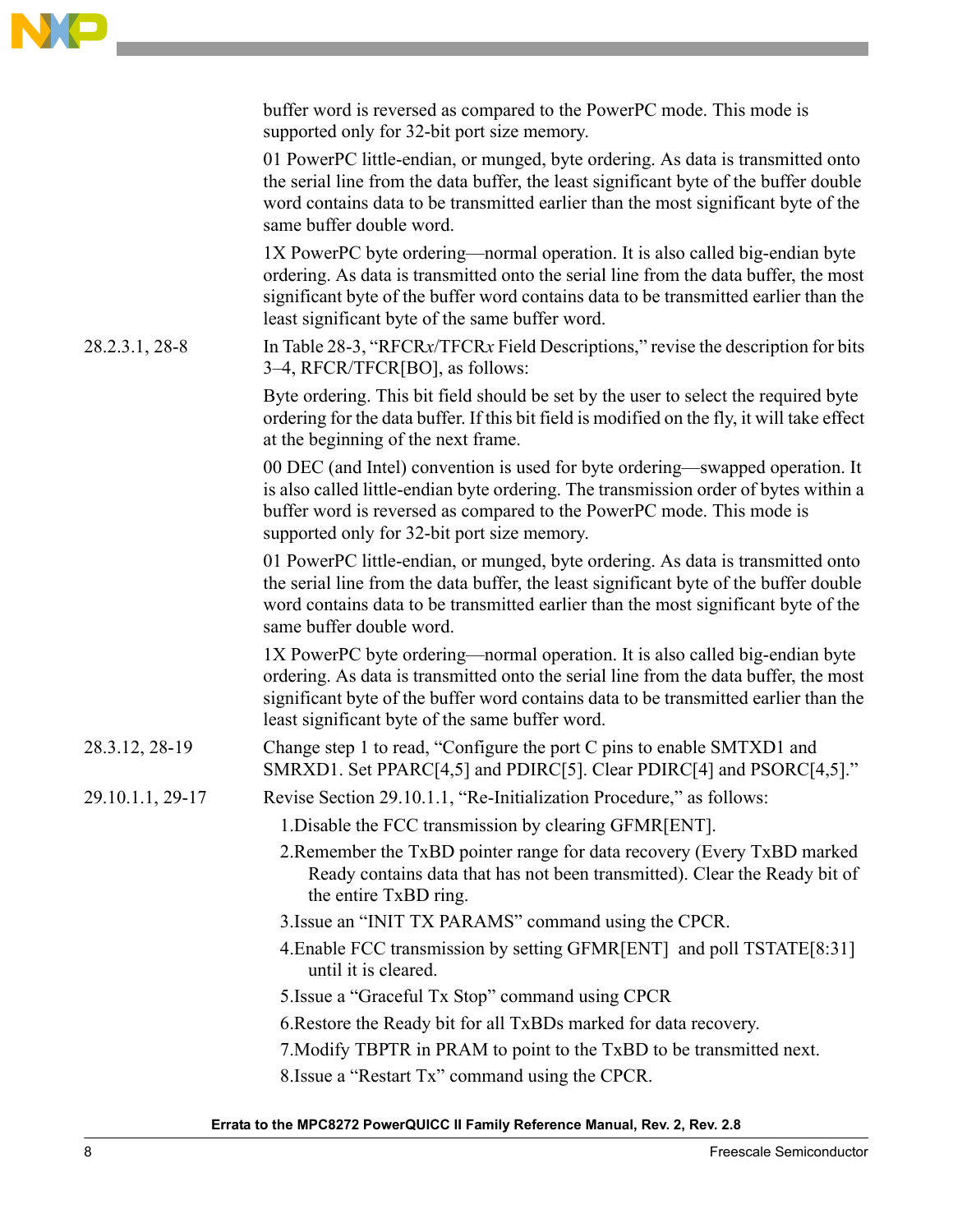

| 29.10.1.3, 29-17   | Remove section, "Adjusting Transmitter BD Handling."                                                                                                                                                                                                                                                            |
|--------------------|-----------------------------------------------------------------------------------------------------------------------------------------------------------------------------------------------------------------------------------------------------------------------------------------------------------------|
| 30.10.2.3.2, 30-51 | In Table 30-22, change the second sentence of the field description for TCT[SN]<br>to read "Used to generate the sequence number in the AAL1 PDU header."                                                                                                                                                       |
| 32.7, 32-8         | Remove paragraph with references to FPSMR[ECM].                                                                                                                                                                                                                                                                 |
| 32.8, 32-12        | In Table 32-2, "Ethernet-Specific Parameter RAM," change the description for<br>location 0xFC to read, "Reserved and must be cleared," in bold font.                                                                                                                                                            |
|                    | For offset 0xFF, add " <b>POLL DELAY</b> " as the offset name; the name should be in<br>bold to indicate that the user needs to initialize.                                                                                                                                                                     |
| 32.19, 32-25       | In Figure 32-10, "Fast Ethernet Receive Buffer (RxBD)," and Table 32-11,<br>"RxBD Field Descriptions," remove references to RxBD[CMR]. Bit 6 should be<br>reserved.                                                                                                                                             |
| 35.5.1, 35-12      | In Table 35-6, "RFCRx/TFCRx Field Descriptions," revise the description for bits<br>3–4, RFCR/TFCR[BO], as follows:                                                                                                                                                                                             |
|                    | Byte ordering. This bit field should be set by the user to select the required byte<br>ordering for the data buffer. If this bit field is modified on the fly, it will take effect<br>at the beginning of the next frame.                                                                                       |
|                    | 00 DEC (and Intel) convention is used for byte ordering—swapped operation. It<br>is also called little-endian byte ordering. The transmission order of bytes within a<br>buffer word is reversed as compared to the PowerPC mode. This mode is<br>supported only for 32-bit port size memory.                   |
|                    | 01 PowerPC little-endian, or munged, byte ordering. As data is transmitted onto<br>the serial line from the data buffer, the least significant byte of the buffer double<br>word contains data to be transmitted earlier than the most significant byte of the<br>same buffer double word.                      |
|                    | 1X PowerPC byte ordering—normal operation. It is also called big-endian byte<br>ordering. As data is transmitted onto the serial line from the data buffer, the most<br>significant byte of the buffer word contains data to be transmitted earlier than the<br>least significant byte of the same buffer word. |
| $36.5, 36-10$      | In Table 36-7, "RFCR/TFCR Field Descriptions," modify the second encoding in<br>GBL (bit 2) field description to be for "1," not "0."                                                                                                                                                                           |
| 36.5, 36-11        | In Table 36-7, "RFCRx/TFCRx Field Descriptions," revise the description for bits<br>3–4, RFCR/TFCR[BO], as follows:                                                                                                                                                                                             |
|                    | Byte ordering. This bit field should be set by the user to select the required byte<br>ordering for the data buffer. If this bit field is modified on the fly, it will take effect<br>at the beginning of the next frame.                                                                                       |
|                    | 00 DEC (and Intel) convention is used for byte ordering—swapped operation. It<br>is also called little-endian byte ordering. The transmission order of bytes within a<br>buffer word is reversed as compared to the PowerPC mode. This mode is<br>supported only for 32-bit port size memory.                   |
|                    | 01 PowerPC little-endian, or munged, byte ordering. As data is transmitted onto<br>the serial line from the data buffer, the least significant byte of the buffer double                                                                                                                                        |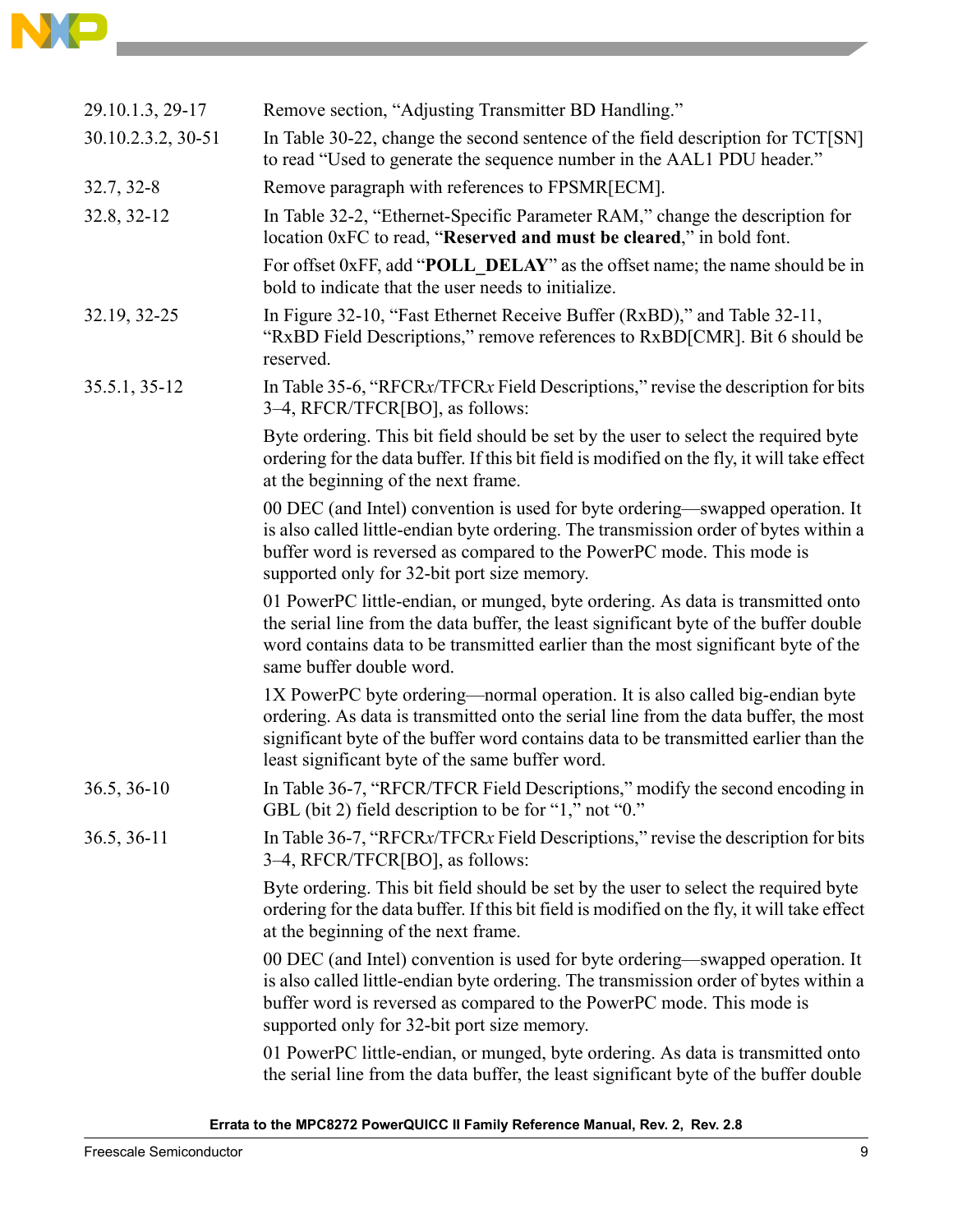

word contains data to be transmitted earlier than the most significant byte of the same buffer double word.

1X PowerPC byte ordering—normal operation. It is also called big-endian byte ordering. As data is transmitted onto the serial line from the data buffer, the most significant byte of the buffer word contains data to be transmitted earlier than the least significant byte of the same buffer word.

37.5, 37-19 Figure 37-22, "Primary and Secondary Option Programming," replace with the following:



**Figure 37-22. Primary and Secondary Programming**

38.2, 38-9 Add the following caution note after the last paragraph:

### **CAUTION**

It is important to set the PPC\_ALRx registers so that the SEC has a slot in the bus arbitration scheme. Refer to Section 4.3.2.2, "60x Bus Arbiter Configuration Register (PPC\_ACR)," and Section 4.3.2.3, "60x Bus